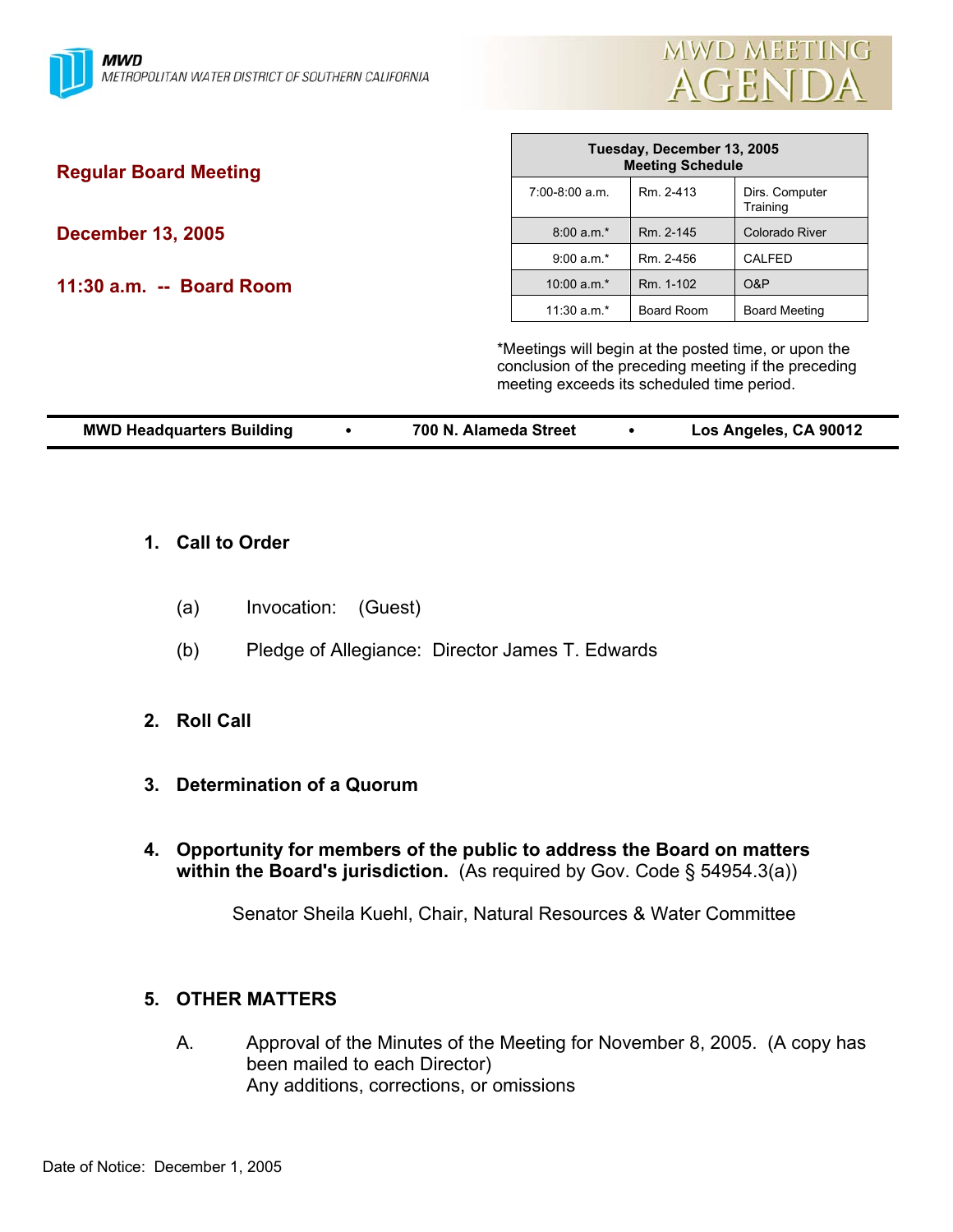- B. Induction of new Director, Marcie Edwards, from City of Anaheim
	- (a) Receive credentials
	- (b) Report on review of credentials by General Counsel
	- (c) File credentials
	- (d) Administer Oath of Office
	- (e) File Oath
- C. Committee assignments
- **D.** Approve terms of employment for Interim Chief Executive Officer/General Manager Debra Man. (Exec.)
- E. Chairman's Monthly Activity Report

# **6. DEPARTMENT HEADS' REPORTS**

- A. Interim CEO/General Manager's Reports:
	- i. Oral report on Colorado River matters
	- ii. Oral report on Bay-Delta and State Water Project matters. (L&C, WPQ&R)
	- iii. Interim CEO/General Manager's summary of Metropolitan's activities for the month of November
- B. General Counsel's summary of Legal Department activities for the month of November
- C. General Auditor's summary of activities for the month of November
- D. Ethics Officer's summary of activities for the months of October and November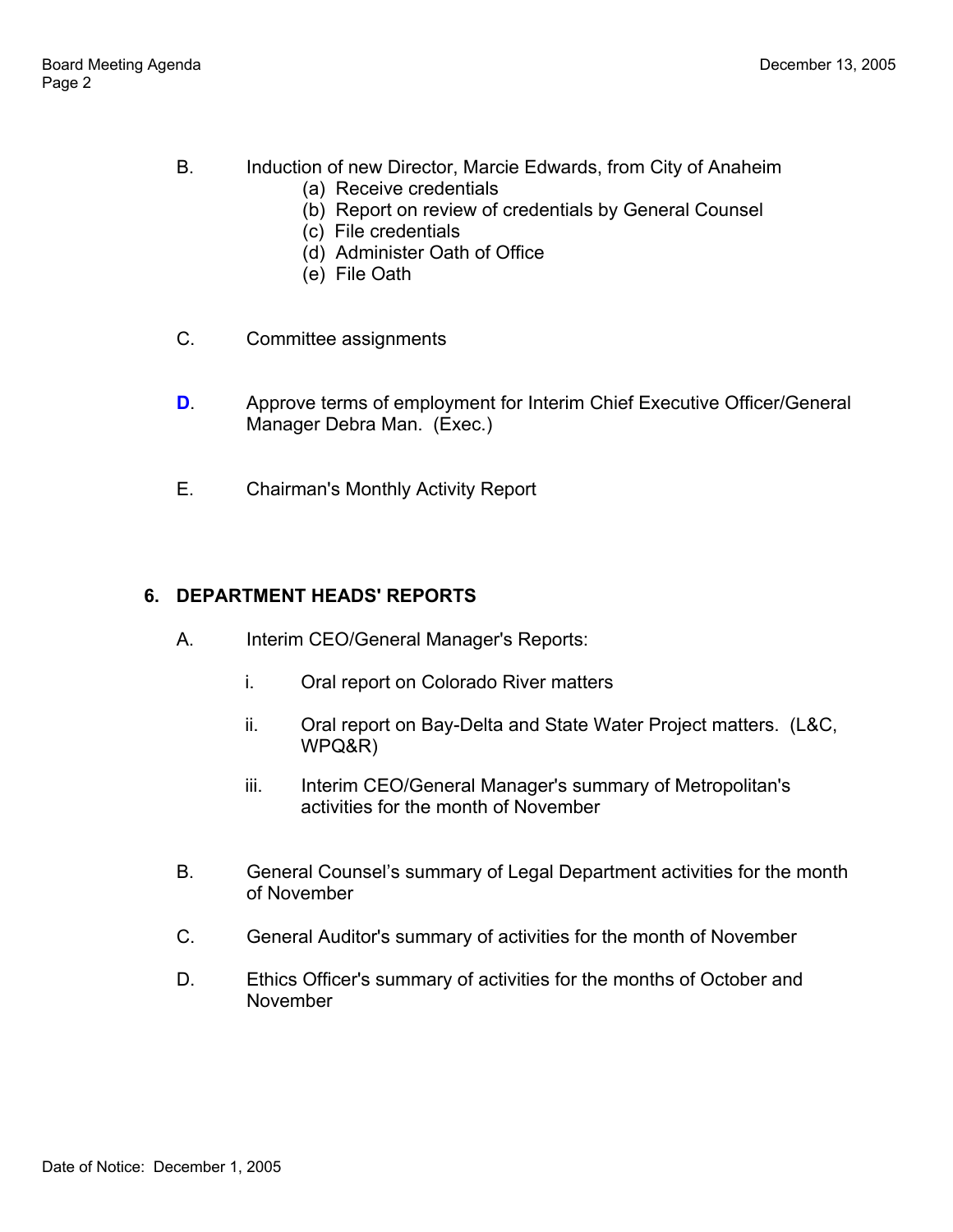## **7. CONSENT CALENDAR ITEMS — ACTION**

**7-1** Adopt final resolutions for annexations and to impose water standby charge for the  $85^{th}$ ,  $86^{th}$ ,  $87^{th}$ ,  $88^{th}$  and  $89^{th}$  Fringe Area Annexations to Eastern Municipal Water District and Metropolitan. (A&RP)

#### **Recommendation:**

**Option #1:** 

**Adopt the CEQA determinations and**

- **a. Adopt resolutions granting Eastern's request for approval of the 85th, 86th, 87th, 88th and 89th Fringe Area Annexations, concurrently to Metropolitan and Eastern, conditioned upon approval by the Riverside Local Agency Formation Commission, and establishing Metropolitan's terms and conditions for these annexations; and**
- **b. Adopt resolutions to impose water standby charge at a rate of \$6.94 per acre or per parcel of less than one acre within the proposed annexation areas.**
- **7-2** Authorize increase of \$300,000 in maximum amount payable under professional services contract with the law firm of Duncan, Weinberg, Genzer & Pembroke, P.C. for electric utility legal services. (L&C)

#### **Recommendation:**

**Option #1:** 

**Adopt the CEQA determination and approve amendment to professional services contract with the law firm of Duncan, Weinberg, Genzer & Pembroke, P.C.** 

**7-3** Appropriate \$1.52 million; and authorize (1) final design for the Rialto Pipeline Improvements, and (2) an agreement with Black & Veatch for engineering design services (Approp. 15427). (E&O)

**Recommendation:** 

**Option #1:** 

**Adopt the CEQA determination and**

- **a. Appropriate \$1.52 million in budgeted funds;**
- **b. Authorize final design of improvements to the Rialto Pipeline; and**
- **c. Authorize an agreement with Black & Veatch for engineering design services in an amount not to exceed \$3 million per year, for up to three years.**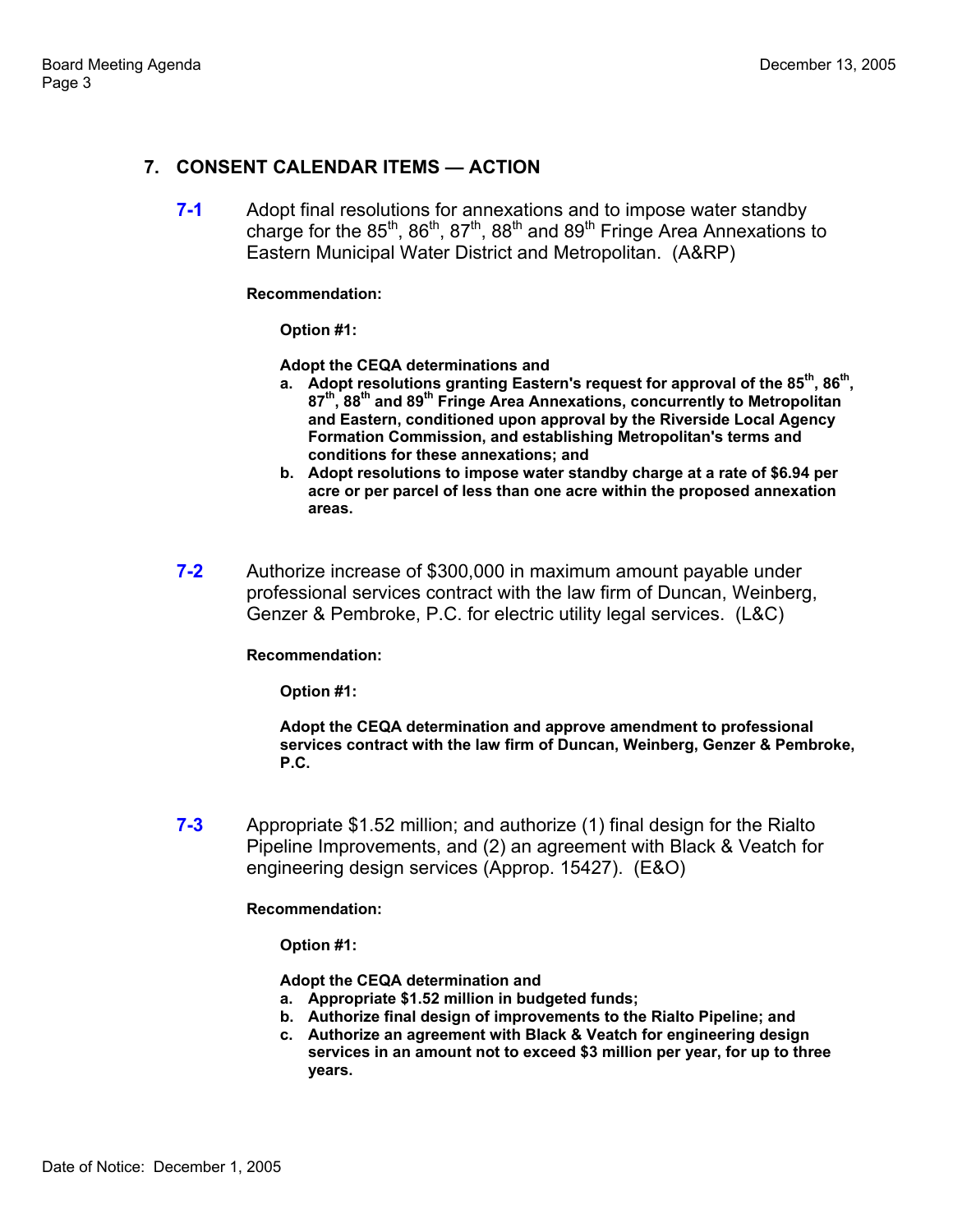**7-4** Amend Administrative Code to include Ethics Training required by Assembly Bill 1234. (Ethics)

**Recommendation:** 

**Option #1:** 

**Adopt the CEQA determination and approve the amendment to the Administrative Code set forth in Attachment 1 to the board letter to designate Metropolitan officers for ethics training required by the Government Code.** 

**7-5** Authorize entering into and amending existing contracts with temporary worker service agencies and professional firms supplying temporary personnel in the amount of \$1.97 million. (O&P)

#### **Recommendation:**

**Option #1:** 

**Adopt the CEQA determination and authorize the Chief Executive Officer to amend existing agreements and enter into new contracts with temporary worker service agencies and professional firms supplying temporary personnel in excess of \$250,000. The aggregate amount of contracts with agencies will not exceed \$1.97 million.** 

**7-6** Authorize entering into a Local Resources Program Agreement with Los Angeles Department of Water and Power for the Sepulveda Basin Water Recycling Project Phase 4. (WPQ&R)

**Recommendation:** 

**Adopt the CEQA determination and authorize the Chief Executive Officer to enter into an LRP agreement with Los Angeles Department of Water and Power to provide incentive payments of \$125 per acre-foot over 25 years.** 

**7-7** Approve a 2005/06 Supplemental Storage Program Agreement for Los Angeles Department of Water and Power. (WPQ&R)

#### **Recommendation:**

**Option #1:** 

**Adopt the CEQA determination and authorize the Chief Executive Officer to execute an agreement with LADWP to purchase and store water under the Supplemental Storage Program based on the principles in Attachment 1 to the board letter.** 

### **(END OF CONSENT CALENDAR)**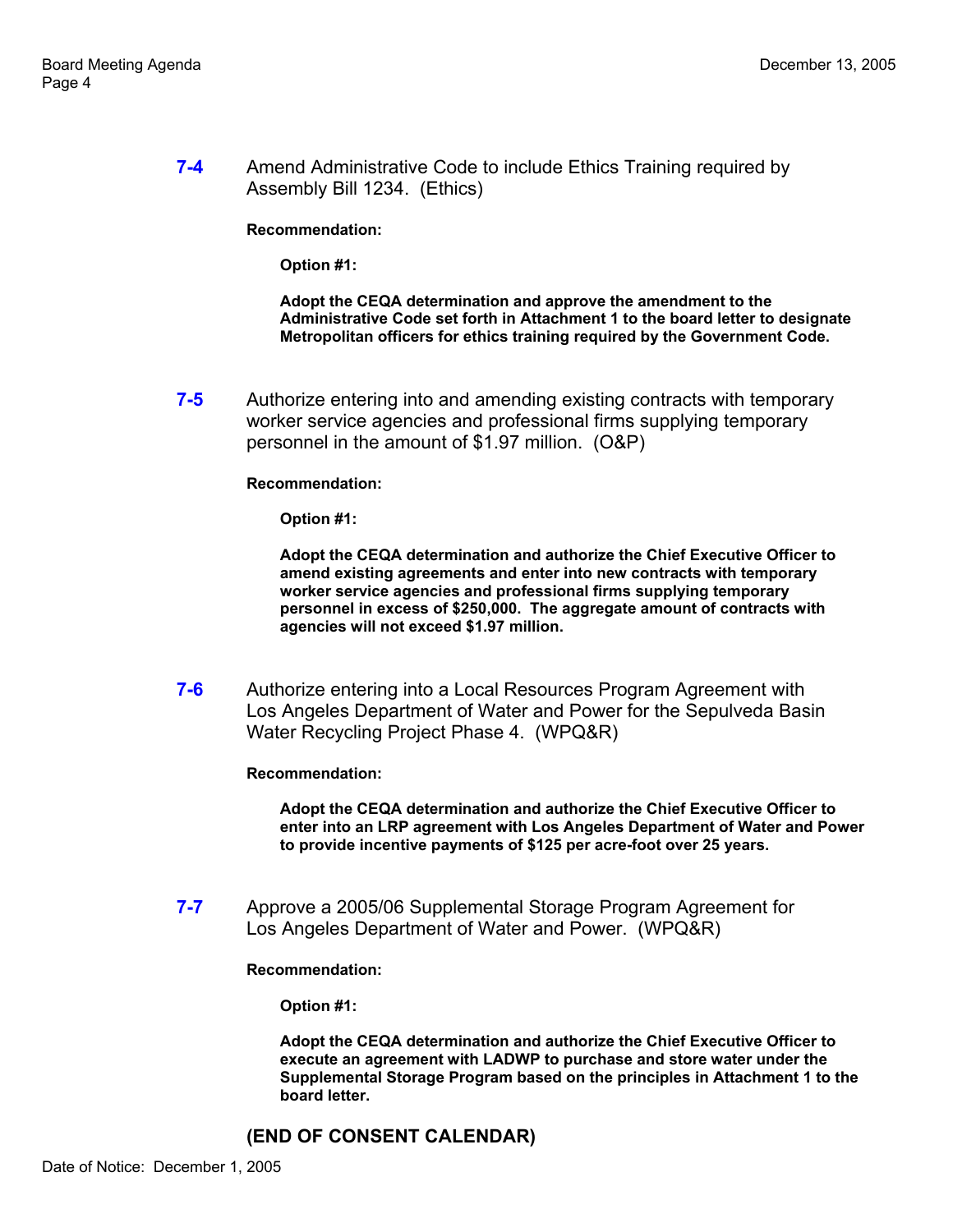### **8. OTHER BOARD ITEMS — ACTION**

**8-1** Approve Metropolitan facilitator role to address seawater desalination projects. (D&R)

**Recommendation:** 

**Option #1:** 

**Adopt the CEQA determination and approve Metropolitan's role of regional facilitator to address seawater desalination and other local projects.** 

**8-2** Authorize payments for (1) calendar year 2006 charges for water from the State Water Project under terms of water supply contracts with the Department of Water Resources; and (2) the 2003 Exchange Agreement with Desert Water Agency and Coachella Valley Water District. (BFI&I)

**Recommendation:** 

**Adopt the CEQA determination and authorize payments up to a total of \$581 million, with up to a total of \$506 million to the Department of Water Resources and up to \$75 million to Desert Water Agency and Coachella Valley Water District for 2005 and 2006 recall water.** 

**8-3** Appropriate \$19.06 million; award a \$13.96 million construction contract to Brutoco Engineering & Construction, Inc. for the Diemer Chemical System Upgrades; authorize an amendment to an existing agreement with HDR, Inc.; and authorize Diemer Plant North Access Road Improvements (Approps. 15389 and 15380). (E&O)

**Recommendation:** 

**Option #1:** 

**Adopt the CEQA determinations and**

- **a. Appropriate \$19.06 million;**
- **b. Award a \$13.96 million contract to Brutoco Engineering & Construction, Inc. to construct the Diemer Chemical System Upgrades;**
- **c. Authorize improvements to the Diemer plant entrance from Carbon Canyon Road and delegate authority to the Chief Executive Officer to enter into a reimbursable-type agreement with State Parks in an amount not to exceed \$700,000;**
- **d. Authorize preliminary design of the Phase II and III Diemer North Access Road Improvements; and**
- **e. Authorize an increase of \$50,000 to the existing agreement with HDR, Inc. for a new not-to-exceed total of \$550,000.**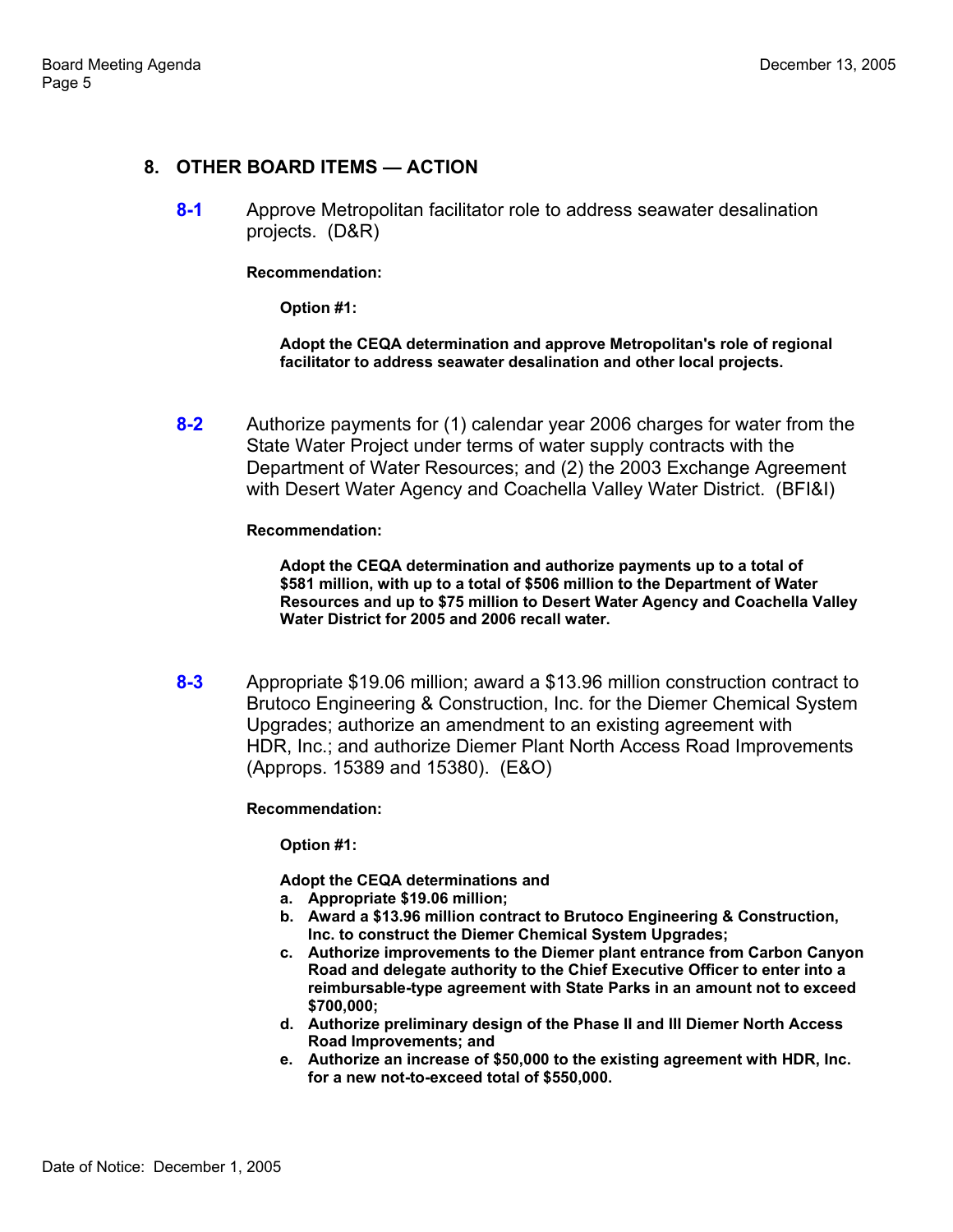**8-4** Appropriate \$76.9 million for the Perris Valley Pipeline Program; and authorize entering into a joint agreement with Eastern Municipal Water District and Western Municipal Water District for reimbursement of right-ofway acquisition, CEQA compliance, final design and construction costs (Approp. 15425). (E&O)

### **Recommendation:**

**Option #1:** 

**Adopt the CEQA determinations and**

- **a. Appropriate \$76.9 million in budgeted funds; and**
- **b. Authorize the CEO to execute a joint agreement with Eastern and Western for CEQA compliance, acquisition of right-of-way, final design, and construction of the Perris Valley Pipeline, and to make reimbursement payments to Eastern and Western pursuant to the joint agreement.**
- **8-5** Appropriate \$19.86 million; and award a \$15,733,300 procurement contract to Ozonia North America for ozone equipment for the Diemer and Weymouth Oxidation Retrofit Programs (Approps. 15389 and 15392). (E&O)

### **Recommendation:**

**Option #1:** 

**Adopt the CEQA determinations and**

- **a. Appropriate \$19.86 million in budgeted funds; and**
- **b. Award a \$15,733,300 procurement contract to Ozonia North America to provide ozone equipment and support services for the Diemer and Weymouth Treatment Plants.**
- **8-6** Appropriate \$3.48 million; and award (1) a \$1.25 million construction contract to Fibrwrap Construction, Inc. for the Foothill Feeder Carbon Fiber Liner Repair Project; and (2) a \$1.4226 million construction contract to Gantry Constructors, Inc. for the Foothill Feeder Pipeline Replacement Project. (E&O)

**Recommendation:** 

**Option #1:** 

**Adopt the CEQA determination and**

- **a. Appropriate \$3.48 million in budgeted funds;**
- **b. Award a \$1.25 million construction contract to Fibrwrap Construction, Inc. for the Foothill Feeder Carbon Fiber Liner Repair project; and**
- **c. Award a \$1.4226 million construction contract to Gantry Constructors, Inc. for the Foothill Feeder Pipeline Replacement project.**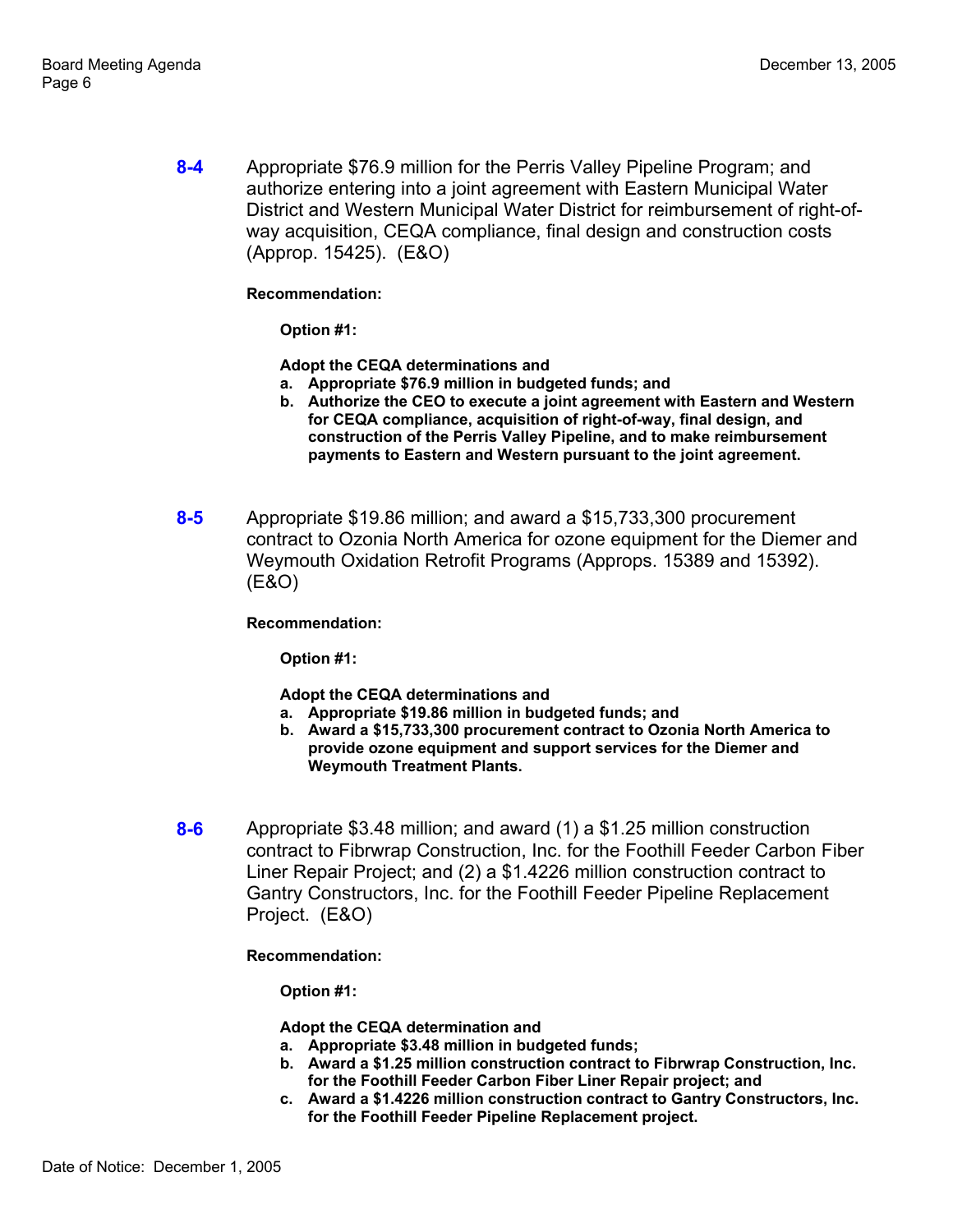**8-7** Award a \$3,295,000 contract to Mega Way Enterprises for the Main Entrance Road Realignment and Perimeter Landscaping project at the Henry J. Mills Water Treatment Plant (Approp. 15120). (E&O)

### **Recommendation:**

**Option #1:** 

**Adopt the CEQA determinations and award a \$3,295,000 contract to Mega Way Enterprises for the Main Entrance Road Realignment and Perimeter Landscaping project at the Mills plant.** 

**8-8** Authorize implementation of conservation incentive level updates and program refinements from Metropolitan's Five-Year Conservation Strategy Plan. (WPQ&R)

#### **Recommendation:**

**Option #1:** 

**Adopt the CEQA determination and**

- **a. Authorize implementation of the updated incentive level at \$195/AF with Metropolitan's cost share not to exceed 100 percent of product cost; the Enhanced Conservation Program at up to an incentive level of \$250/AF; the continued funding of the Innovative Conservation Program; the development of database and market research studies to support the successful implementation of the conservation program; and pursuit of market transformation to higher efficiency devices through advocating industry standards and developing broad support for legislation; and**
- **b. Authorize the new device incentives and transition of device retrofit programs as described in Attachment 1 and Attachment 2 to the board letter.**
- 8-9 Report on *Carlita Villanueva v. Metropolitan,* LASC Case No. BC 296912; and authorize increase of \$200,000 in maximum amount payable under contract with Hill, Farrer & Burrill LLP for legal services to defend Metropolitan. (L&C) **[Conference with legal counsel—existing litigation; to be heard in closed session pursuant to Gov. Code Section 54956.9(a)]**
- 8-10 Report on *Felicia Clayton-Gordon v. Metropolitan,* LASC Case No. BC 333064; and authorize increase of \$250,000 in maximum amount payable under contract with Albright, Yee & Schmit for legal services to defend Metropolitan. (L&C) **[Conference with legal counsel—existing litigation; to be heard in closed session pursuant to Gov. Code Section 54956.9(a)]**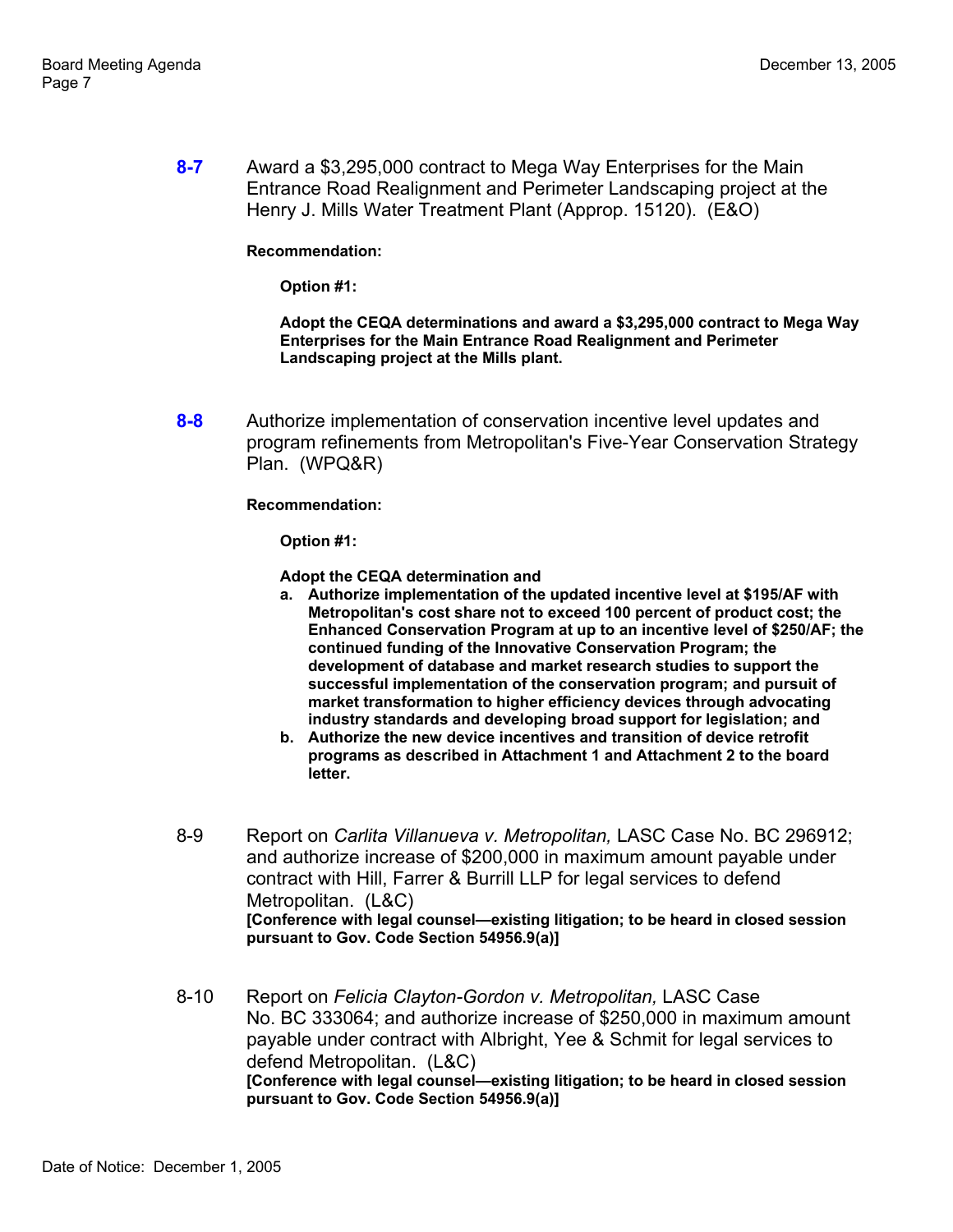- 8-11 Report on Dewayne Cargill, et al. v. Metropolitan, LASC Case No. BC 191881 (consolidated with LASC Case Nos. BC 194444 and BS 052318); and authorize increase of \$590,000 in maximum amount payable under contract with Bergman & Dacey to defend Metropolitan in related lawsuits challenging the employment status of temporary workers. (L&C) **[Conference with legal counsel—existing litigation; to be heard in closed session pursuant to Gov. Code Section 54956.9(a)]**
- 8-12 Report on *Alameda County Flood Control & Water Conservation District Zone 7, et al. v. California Department of Water Resources*, Sac. Sup. Ct. Case No. 05AS01775; and authorize increase of \$1,000,000 in maximum amount payable under contract with Bingham McCutchen LLP for legal services to represent Metropolitan. (L&C) **[Conference with legal counsel—existing litigation; to be heard in closed session pursuant to Gov. Code Section 54956.9(a)]**
- 8-13 Authorize entering into a ten-year lease agreement for office space in Washington, D.C. **[Conference with real property negotiators; property is approximately 1600 square feet of office space located at 500 New Jersey Avenue, Washington, D.C.; agency negotiators: Roy Wolfe, Curtis Baynes and Cathy Stites; negotiating party: National Association of Realtors (potential landlord); under negotiation: price and terms of payment; to be heard in closed session pursuant to Gov. Code Section 54956.8]**

# **9. BOARD INFORMATION ITEMS**

**9-1** Status report for the Inland Feeder Program for activities through October 2005. (E&O) **[Any discussion of litigation to be heard in closed session. Conference with legal counsel—existing litigation (***Shank/Balfour Beatty, a Joint Venture vs. Metropolitan Water District of Southern California***, LASC Case No. BC 283438); to be heard in closed session pursuant to Gov. Code Section 54956.9(a). Conference with legal counsel—potential litigation relating to contractor claims on Contract No. 1542 for the Arrowhead Tunnels; to be heard in closed session pursuant to Gov. Code Section 54956.9(b) (one potential case)]**

# **10. REPORTS OF SPECIAL COMMITTEES**